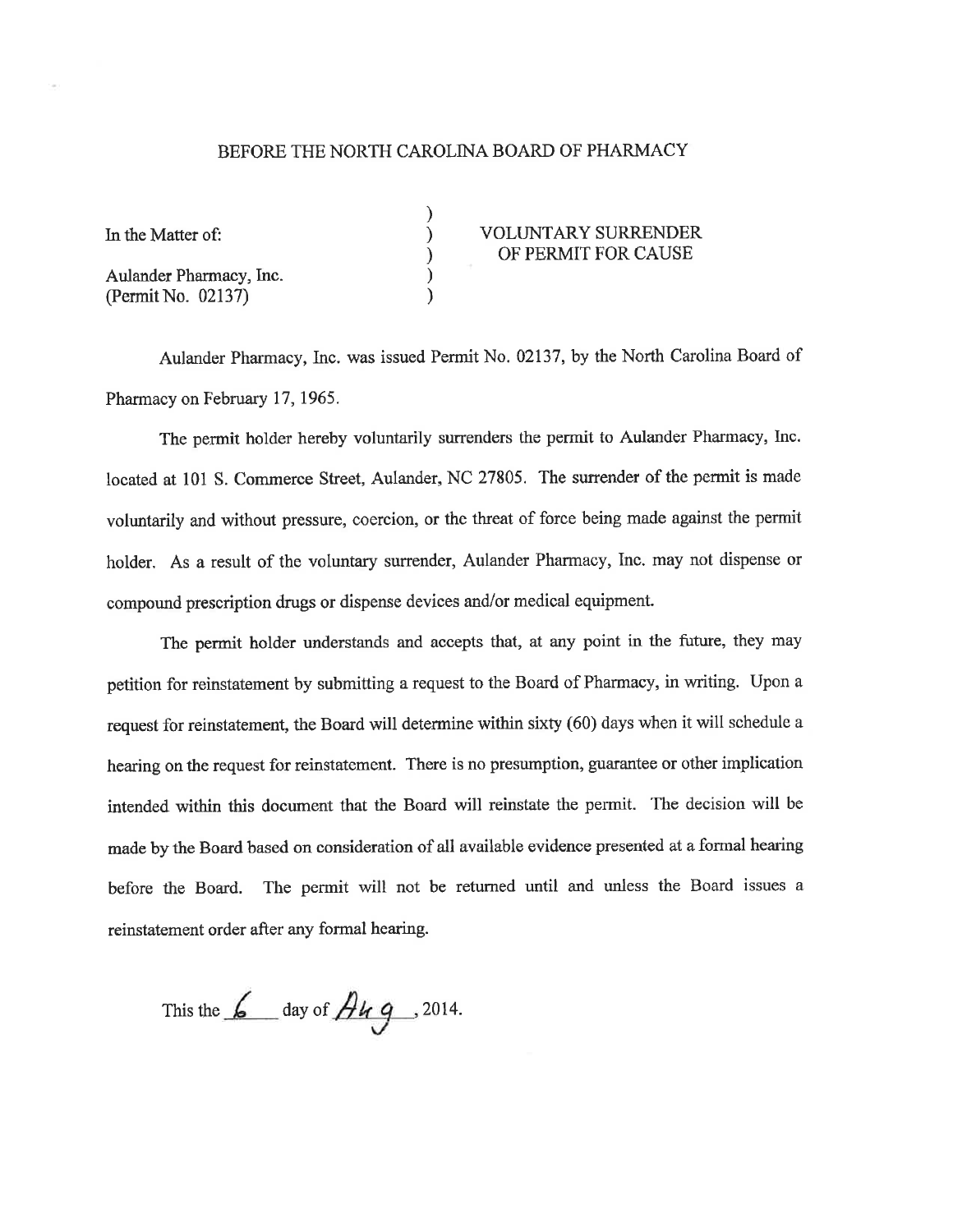$472/$ William Hoyt Todd #04721<br>Pharmacist Manager

 $\sim$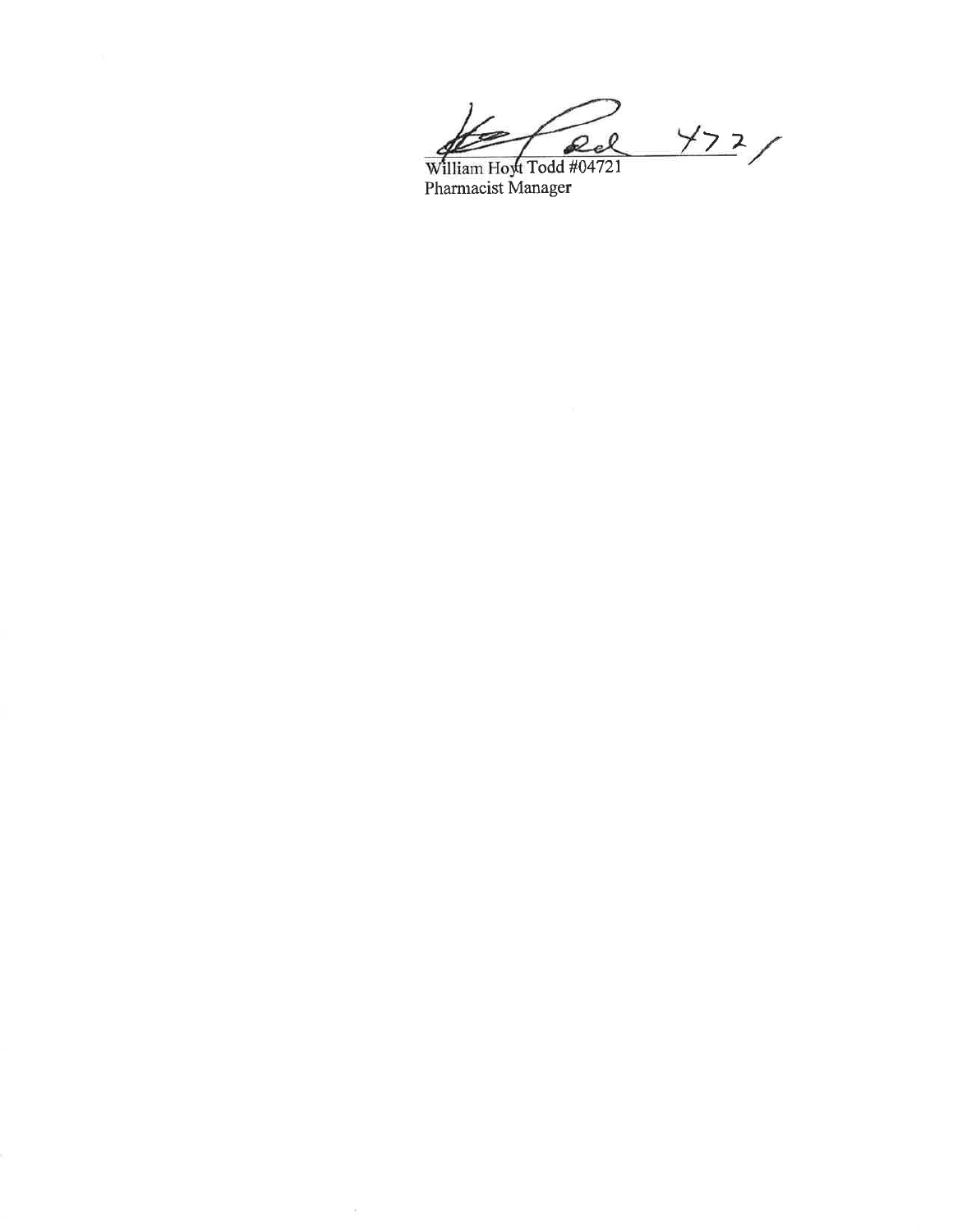## **CERTIFICATE OF SERVICE**

The undersigned hereby certifies that on the  $\sqrt{\phantom{a}}$  day of  $\frac{\partial \mu_0}{\partial x}$ , 2014 a copy of this

Voluntary Surrender, Permit #02137, was served upon Aulander Pharmacy, Inc.

 $\lambda$  $\alpha'$ ò.

 $\ell t$ 

Olivia Cuthrell, Investigator North Carolina Board of Pharmacy